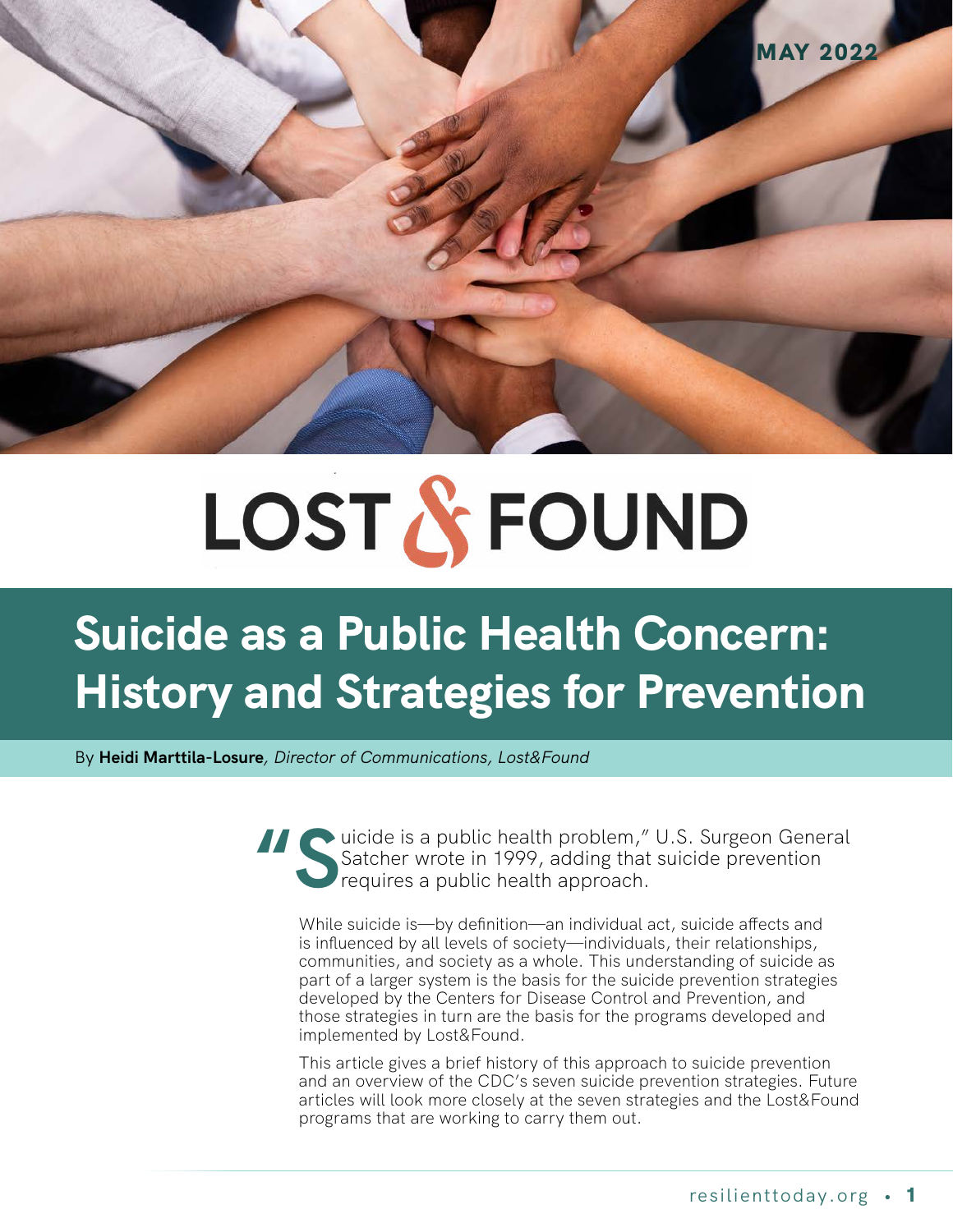# **Suicide prevention as a societal concern: A brief history**

Who can prevent a suicide?

If you had asked this question in 1958, when the first suicide prevention center in the United States opened in Los Angeles (Morris, 2011), the answers probably would have been limited to a small circle of people: The people with suicidal ideation themselves; perhaps the people closest to them, who may have noticed signs or who were confided in; and those who were trained in crisis intervention.

The rest of society could sympathize and support, perhaps, but for most people, there was no active role to play unless (and one hoped it never happened) thoughts of suicide struck them or a loved one.

By the late 1990s, that view was changing. A key pivot point was in 1998, when stakeholders gathered in Reno, Nevada, for the first National Suicide Prevention Conference (U.S. Public Health Service, 2001), which resulted in 81 recommendations for action. The key points from the conference indicated a shift in suicide prevention from solely focusing on individuals to recognizing the role that society more broadly could play in preventing suicide:

- 1. Suicide prevention must recognize and affirm the value, dignity, and importance of each person.
- 2. Suicide is not solely the result of illness or inner conditions. The feelings of hopelessness that contribute to suicide can stem from societal conditions and attitudes. Therefore, everyone concerned with suicide prevention shares a responsibility to help change attitudes and eliminate the conditions of oppression, racism, homophobia, discrimination, and prejudice.
- 3. Some groups are disproportionately affected by these societal conditions, and some are at greater risk for suicide.
- 4. Individuals, communities, organizations, and leaders at all levels should collaborate to promote suicide prevention.
- 5. The success of this strategy ultimately rests with individuals and communities across the United States. (Office of the Surgeon General, 2012)

In 1999, then-U.S. Surgeon General Dr. David Satcher issued a national call to action developed from the findings from the Reno conference. It included this explanation of a view of suicide prevention that looks beyond the individual:

"Suicide is a public health problem that requires an evidencebased approach to prevention. In concert with the clinical medical approach, which explores the history and health conditions that could lead to suicide in a single individual, the public health approach focuses on identifying and understanding patterns of suicide and suicidal behavior throughout a group or population. The public health approach defines the problem, identifies risk factors and causes of the problem, develops interventions evaluated for effectiveness, and implements such interventions widely in a variety of communities." (U.S. Public Health Service, 1999)

Who can prevent a suicide?

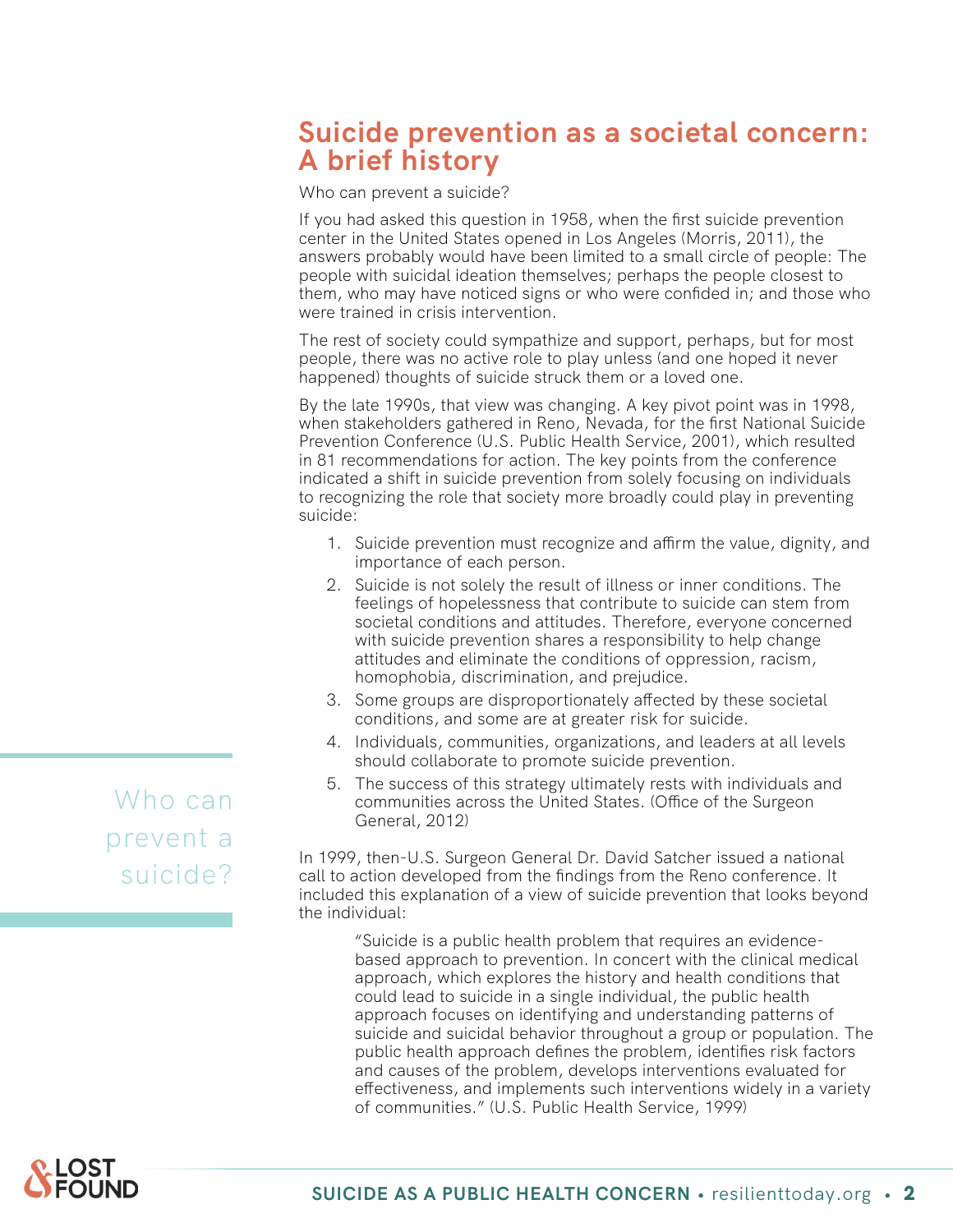In 2000, a Federal Steering Group was formed to respond to this call to action, which resulted in the publication of the *National Strategy for Suicide Prevention* in 2001. It included 11 goals and 68 objectives based on the framework Satcher had put forward in the call to action. The strategy document was a planted flag of sorts for those working in suicide prevention, giving them a common understanding and language to work from, as well as a way to direct attention and resources to suicide prevention efforts. One result of this strategy, for example, was the development of the National Suicide Prevention Lifeline (800-273- TALK/8255), which connects callers to a responder at the closest crisis center.

# **Gathering evidence and best practices**

Over the past 21 years, the public health understanding of suicide prevention has increasingly shaped the progress and development of the field, and researchers have gathered evidence of what public health approaches are effective. In 2017, the CDC published *Preventing Suicide: A Technical Package of Policy, Programs, and Practices* (Stone et al., 2017)*.* Like other technical packages produced by the CDC, the document compiles a set of strategies that communities can use to achieve a desired outcome—in this case, the prevention of suicide—along with specific approaches to advance the strategy, as well as evidence for why those strategies work. This technical package guides much of the suicide prevention work happening now across the United States, including the programs offered by Lost&Found.

Dr. Deb Stone of the Division of Violence Prevention at the Centers for Disease Control and Prevention is one of the authors of the technical package and spoke with Lost&Found in a phone interview (Stone D., 2022).

The process of creating the technical package involved a review of the literature and many conversations with subject matter experts, Stone explained. "We really looked for programs, practices, and policies that showed evidence for reducing actual suicide or suicide attempts, or that impacted on suicide risk and protective factors. The evidence we found … had to come from rigorous scientific studies such as meta-analyses or systematic reviews, or from randomized, controlled trials, just to name a few of the types of studies that we were looking at."

The public health approach underlying this work meant that the researchers had a broad view of whom to target with their efforts. This includes people all along the timeline of a suicide.

"We knew that we needed to find strategies that would help to prevent suicide risk in the first place—sometimes called primary prevention or upstream prevention," Stone said. "We wanted to help support people who were already at increased risk, and then also work to prevent re-attempts among people who may have attempted, and help support people who have suffered a suicide loss."

Another viewpoint that is critical to the understanding of suicide prevention, Stone said, is recognizing that, while suicide is an individual act and is influenced by factors in that individual, it is also influenced by factors in a person's relationships, the community, and society at large.

"We knew that we needed to find strategies that would help to prevent suicide risk in the first place."

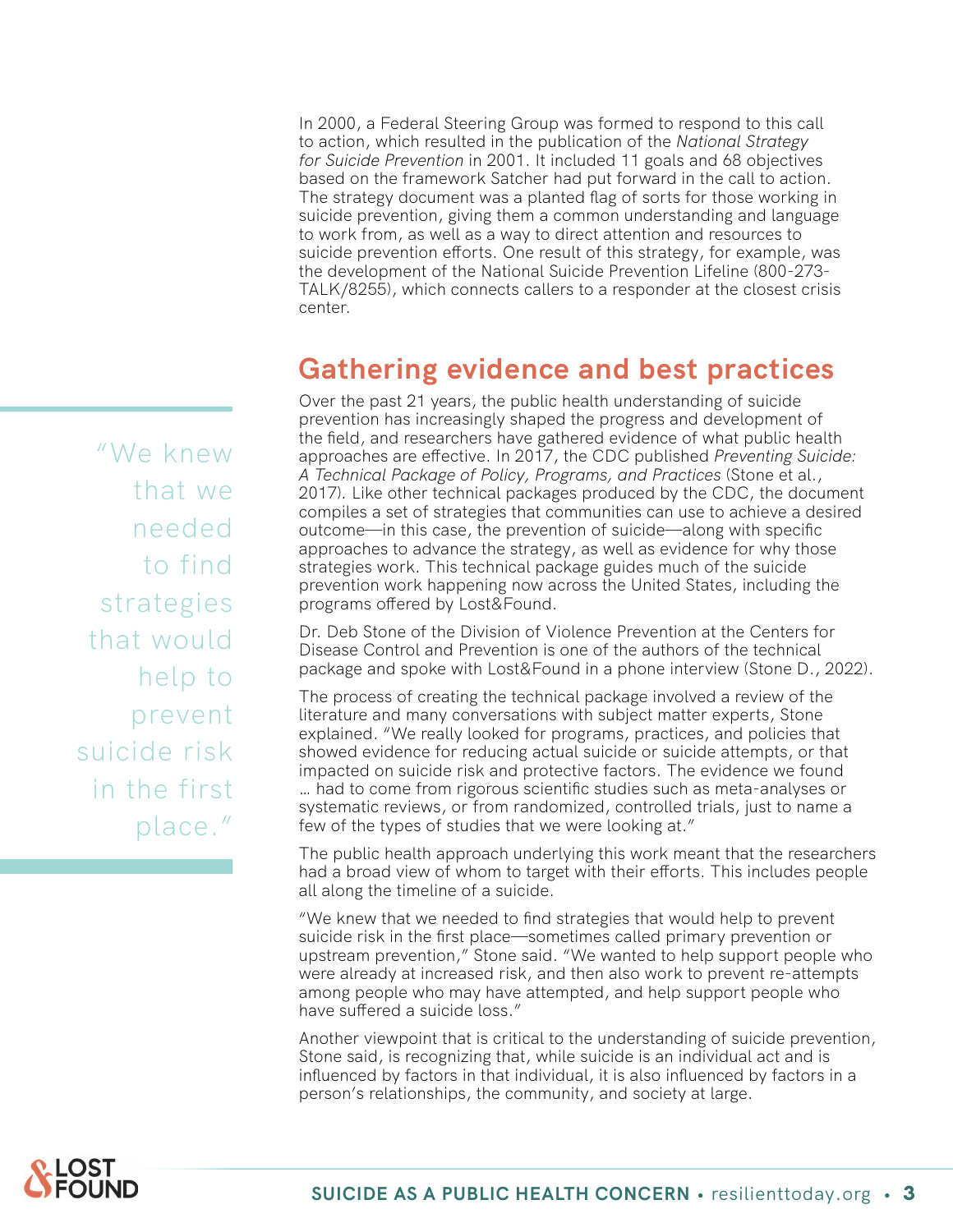"To have the biggest impact, we may need to consider strategies that will address factors across all these levels."

"The contributors or the causes of suicide occur at the individual, relationship, community, and societal levels, and those four levels comprise the social ecological model," Stone said.

For example, at the individual level, people with mental health challenges, substance use, or who have attempted suicide in the past are at increased risk of suicide. At the relationship level, a recent breakup, the death of a loved one, or having been the victim of violence increase risk. At the community level, increased risk can result from difficulty accessing mental health care. And at the societal level, suicide risk is affected by whether policies allow easy access to lethal means such as firearms and medications, as well as societal stigmas around mental illness or seeking help.

"To have the biggest impact, we may need to consider strategies that will address factors across all these levels," Stone said. "Sometimes, that's where we get stuck, because we might only focus on one thing, but we really need to be taking a broader perspective and a broader approach."

This wider view can help to combat a common misconception about suicide—that it is based on a single factor.

"In our desire to understand why someone would take their own life, we sometimes rush to conclusions and point to one thing," Stone said. "But this really minimizes what the person was going through, and data tell us … that there are many factors involved. And so, if we're going to prevent suicide, we really need to consider all of these factors."

Another common misconception about suicide is that a person who dies by suicide was weak or selfish, and an evidence-based public health approach suggests ways to combat this misconception as well.

"People who are struggling with thoughts of suicide are in immense emotional and sometimes physical pain. And this pain is typically related to the culmination or a confluence of many factors. So when you're in this level of pain, the options and the solutions can become so narrowed that suicide may seem to be the only way out," Stone said. "We want to prevent people from ever getting to the point of having a crisis like that. We want to prevent situations that spurred these crises from occurring in the first place.

"But if we are past that point, there's still a lot we can do to help people. We can help destigmatize getting help … and we can make sure that professionals are equipped with ways of helping people in suicidal crisis by training on effective approaches for suicide prevention. And then we can all, working together in a society, learn the warning signs and ask the hard questions. 'Are you thinking about suicide?' We know that this will not put the thought in someone's head, and it can actually break the silence that is so detrimental."

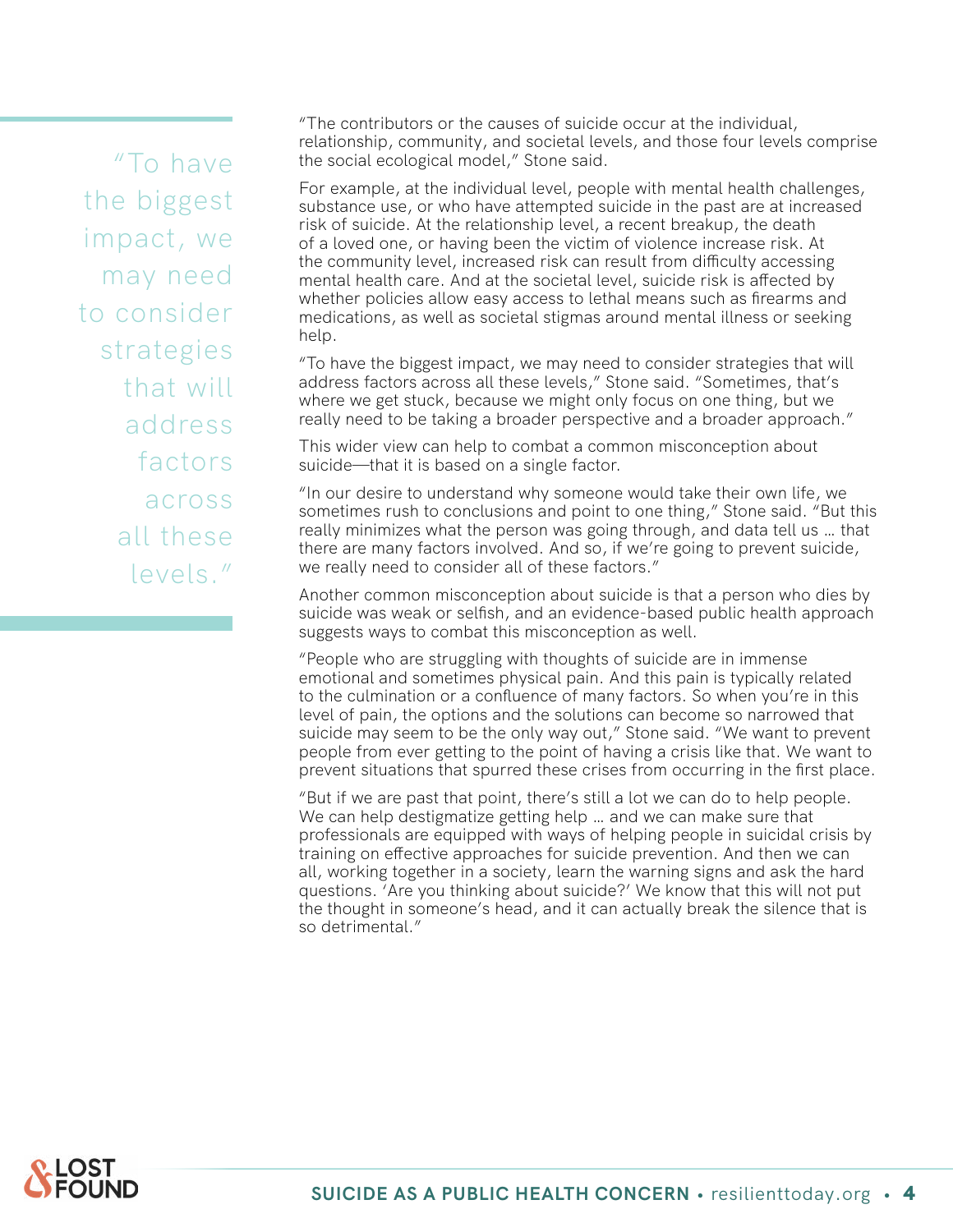# **The CDC's seven strategies for suicide prevention**

The CDC's technical package on suicide prevention distills its recommendations into seven strategies that "are intended to work in combination and reinforce each other to prevent suicide," according to the document (Stone et al., 2017, p. 12). The strategies, as a whole, approach suicide prevention at all four levels of the social ecological model (individual, relationships, communities, and society).

What follows is a summary of each of these strategies from the CDC document and one or two key approaches to implementing that strategy.

#### **Strategy 1:** Strengthen economic supports.

*Economic and financial strain, such as job loss, long periods of unemployment, reduced income, difficulty covering medical, food, and housing expenses, and even the anticipation of such financial stress may increase an individual's risk for suicide or may indirectly increase risk by exacerbating related physical and mental health problems. Buffering these risks can, therefore, potentially protect against suicide.* (Stone et al., 2017, p. 15)

"We sometimes forget the real devastation that can impact people and that people can feel due to financial and economic concerns," Stone said.

Some of the ways to improve those situations and help prevent suicide include increases to the minimum wage and policies that allow people to stay in their homes or find secure housing.

#### **Strategy 2:** Strengthen access and delivery of suicide care.

*[M]ental illness is an important risk factor for suicide. State-level suicide rates have also been found to be correlated with general mental health measures such as depression. Findings from the National Comorbidity Survey indicate that relatively few people in the U.S. with mental health disorders receive treatment for those conditions.* (Stone et al., 2017, p. 19)

"This strategy is focused on making sure that all people have access to quality care, especially in underserved areas such a rural communities, and that once people are engaged in care, that they don't fall through the proverbial cracks as they transition in and out of the healthcare system," Stone said.

One approach for implementing this strategy is remote mental health care, also called telemental health, which became more common during the Covid-19 pandemic. Another is ensuring that mental health conditions are covered in health insurance policies.

"We sometimes forget the real devastation that people can feel due to financial and economic concerns."

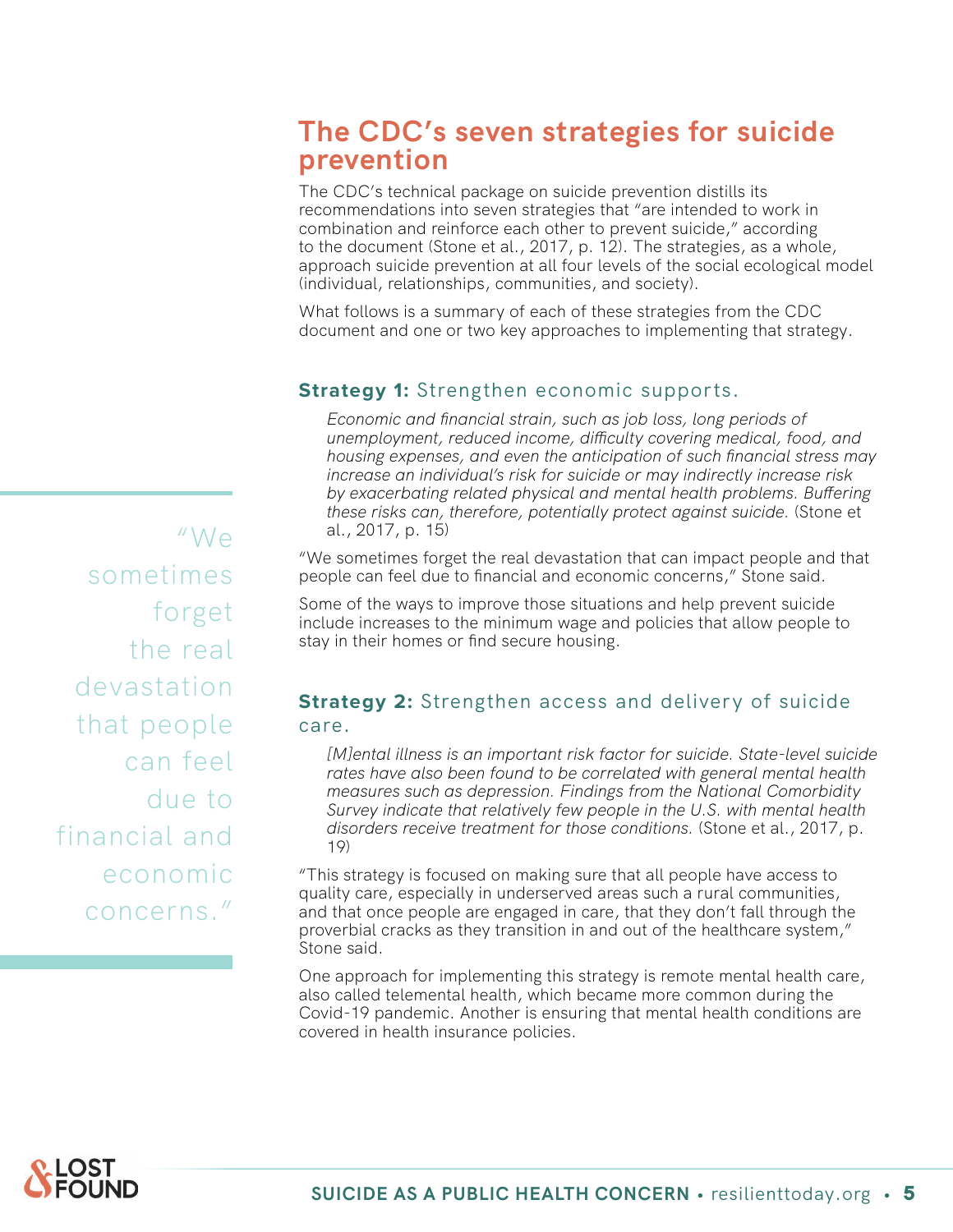"Putting time and space between someone who is thinking about suicide and the means to carry it out is absolutely critical."

#### **Strategy 3: Create protective environments.**

*Prevention efforts that focus not only on individual behavior change (e.g., help-seeking, treatment interventions) but on changes to the environment can increase the likelihood of positive behavioral and health outcomes. Creating environments that address risk and protective factors where individuals live, work, and play can help prevent suicide.* (Stone et al., 2017, p. 23)

One way in which the environment can be addressed in terms of suicide prevention is access to lethal means.

"We know that reducing access to lethal means such as a firearms, especially among people at risk of suicide, can really make all of the difference in saving someone's life," Stone said, because "putting time and space between someone who is thinking about suicide and the means to carry it out is absolutely critical."

Another approach is improving policies and social norms around help seeking—both allowing and encouraging people to take time off from work to seek mental health care, for example.

#### **Strategy 4: Promote connectedness.**

*[S]tudies suggest a positive association between social capital (as measured by social trust and community/neighborhood engagement), and improved mental health. Connectedness and social capital together may protect against suicidal behaviors by decreasing isolation, encouraging adaptive coping behaviors, and by increasing belongingness, personal value, and worth, to help build resilience in the face of adversity. Connectedness can also provide individuals with better access to formal supports and resources.* (Stone et al., 2017, p. 27)

"As far back as the late 1880s, we had this great sociologist, Emile Durkheim, who told us that social connectedness … is a protective factor. And what that means is that it can protect people from ever becoming suicidal in the first place, and it can reduce the chances that someone would ever attempt suicide," Stone said.

Stone would like to see more research in this area, since the limited research on connectedness and mental health is promising. For example, people working together on a community greening initiative showed reductions in anxiety and depression. "In addition, pride in the community would increase, and people would support each other through those kinds of engagement activities," she said.

The Covid-19 pandemic limited our usual ways of connecting, which shows what can happen when the connectedness we typically rely on isn't available: Anxiety and depression increased 25 percent worldwide in the first year of the pandemic, according to a brief by the World Health Organization (Brunier, 2022). The stress of social isolation was cited as one of the causes.

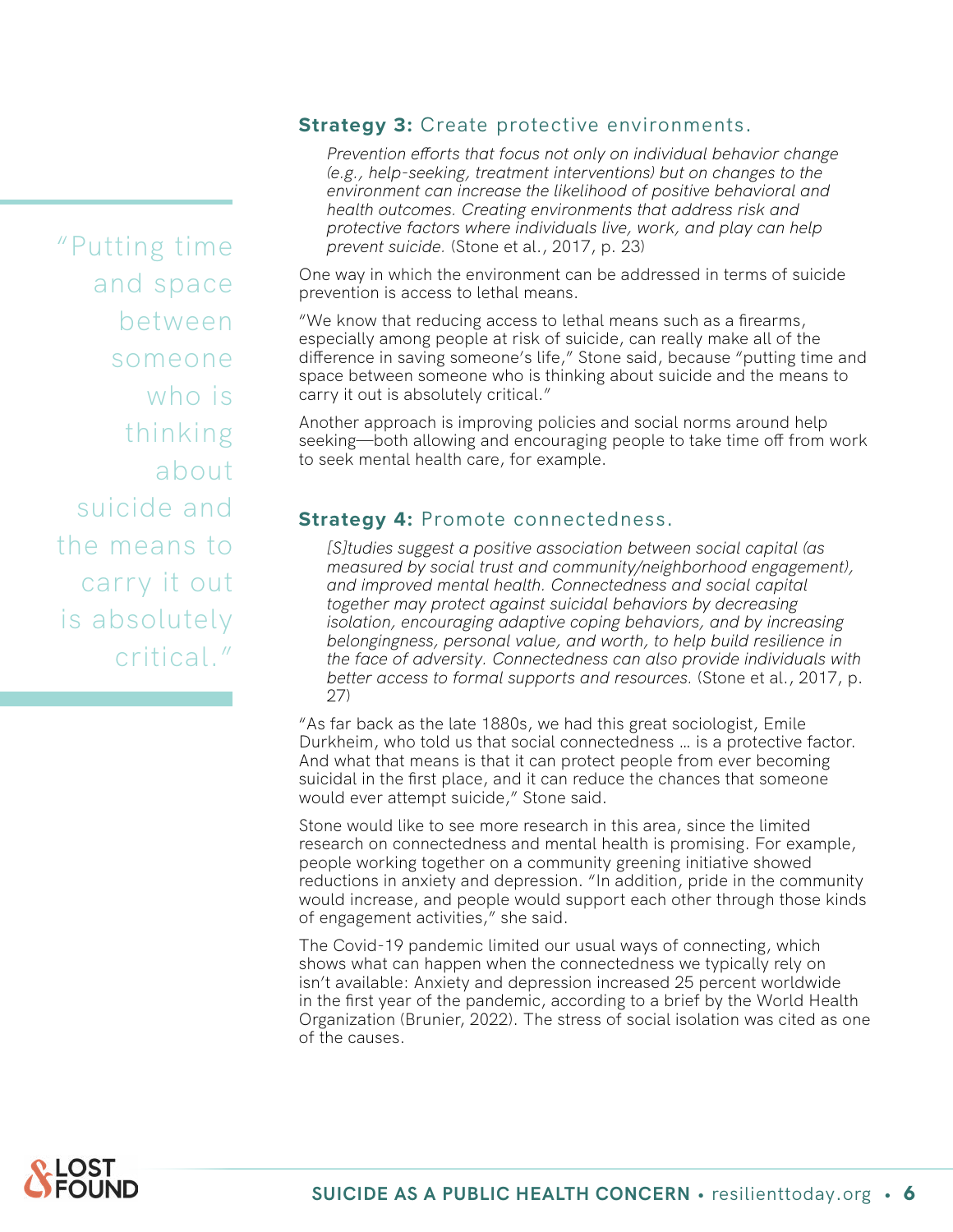#### **Strategy 5:** Teach coping and problem-solving skills.

*The inability to employ adequate strategies to cope with immediate stressors or identify and find solutions for problems has been characterized among suicide attempters. Teaching and providing youth with the skills to tackle everyday challenges and stressors is, therefore, an important developmental component to suicide prevention.* (Stone et al., 2017, p. 31)

"We know that teaching people—not just kids, but kids and adults—how to cope and solve conflicts can really go a long way to preventing crises that sometimes escalate to the point that someone is thinking about suicide," Stone said. "It's not often discussed, but problems in relationships such as bullying or breakups or other kinds of conflicts are some of the most common contributors to suicide. And many of us were, frankly, never really taught how to cope with conflict or how to problem-solve. But the good news is that there are skills that we can all learn and excel at with practice."

Programs that teach these life skills to children are having payoffs down the road in preventing the risk of suicide and other adverse outcomes. These programs could be scaled up and expanded to reach more people, including adults, Stone said.

#### **Strategy 6:** Identify and support people at risk.

*In order to decrease suicide, care of, and attention to, vulnerable populations is necessary, as these groups tend to experience suicidal behavior at higher than average rates. Such vulnerable populations include, but are not limited to, individuals with lower socio-economic status or who are living with a mental health problem; people who have previously attempted suicide; veterans and active duty military personnel; individuals who are institutionalized, have been victims of violence, or are homeless; individuals of sexual minority status; and members of certain racial and ethnic minority groups.* (Stone et al., 2017, p. 35)

This strategy works to support people who are at high risk of suicide or who are known to have thoughts of suicide. The good news is that treatments are showing great promise in helping with mental health conditions and reducing the suicide risk.

"The evidence for different forms of therapy, such as cognitive behavior therapy, especially with collaborative care components, is really mounting, and that's really exciting," Stone said.

An approach to implement this strategy is to continue the research for these programs and to provide more training for practitioners.

"The evidence for different forms of therapy, such as cognitive behavior therapy, especially with collaborative care components, is really mounting."

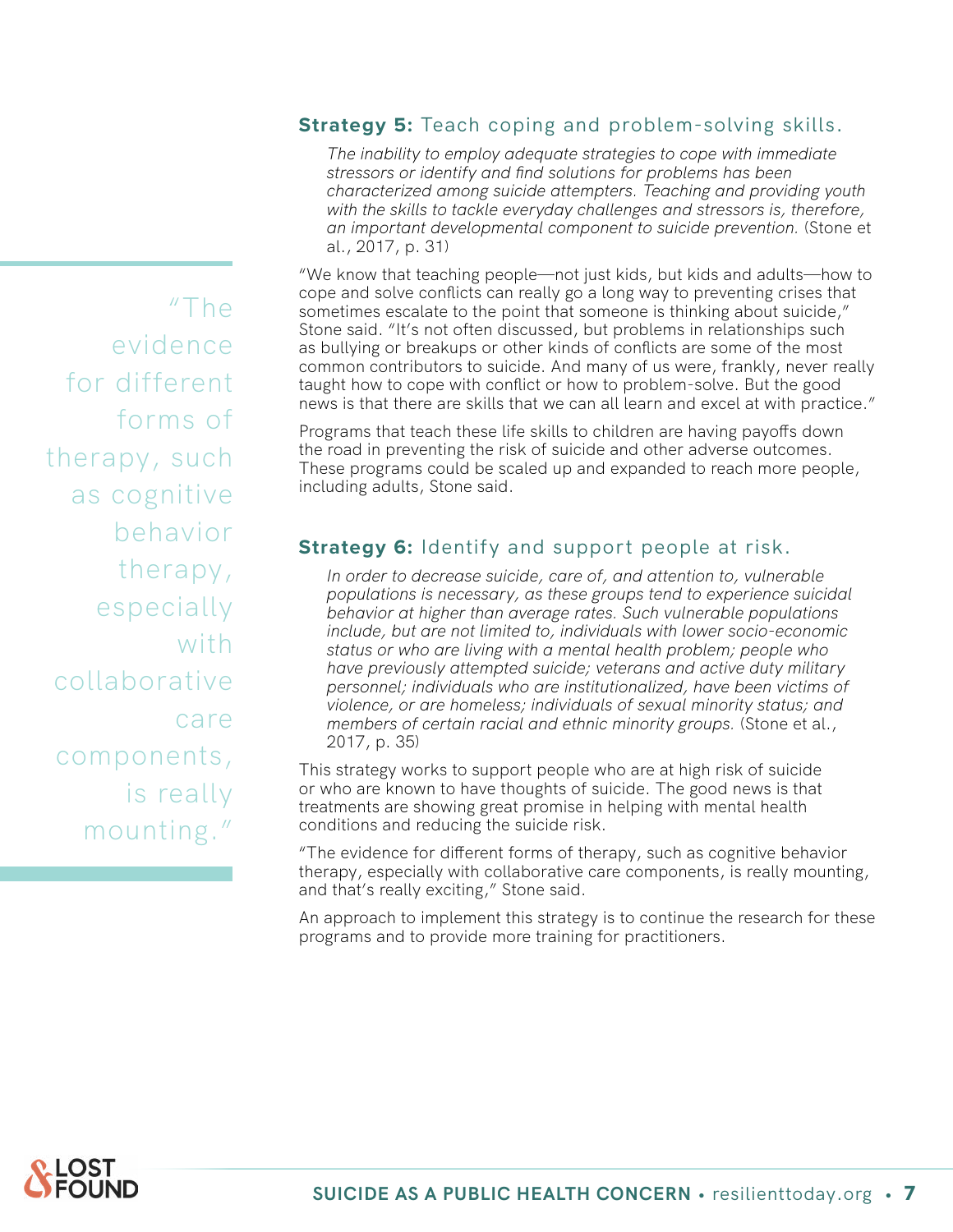"We still have a long way to go in safe reporting."

#### **Strategy 7:** Lessen harms and prevent future risk.

*Millions of people are bereaved by suicide every year in the United States and throughout the world. Risk of suicide and suicide risk factors has been shown to increase among people who have lost a friend/peer, family member, co-worker, or other close contact to suicide. Care and attention to the bereaved is therefore of high importance. Despite often good intentions, media and others responding to suicide may add to this risk.* (Stone et al., 2017, p. 41)

This strategy aims to help people after a suicide has taken place. This includes people who were directly connected to the person who died by suicide, ensuring that they receive support and can access professional mental health care if they need it. This strategy also includes those in the community or society more broadly who hear that a suicide has happened. One important way to implement this strategy is to learn better ways to talk about suicide, especially for those in the media.

"We still have a long way to go in safe reporting," Stone said. "This really means avoiding sensationalizing a suicide, describing the details or means of suicide, or glamorizing somebody who died by suicide, because we know that those things can inadvertently increase risk for people who may be vulnerable or thinking about suicide themselves. … This is an area where we can continue to promote positive messaging and resources and make sure to get people the help that they need."

# **Looking ahead**

A lot has happened in the world and in the field of suicide prevention in the nearly five years since the CDC's technical package of suicide prevention strategies was released. While not all the developments have been positive, many significant findings and events of the past five years have strengthened the evidence for and emphasized the importance of a public health approach to suicide prevention.

Perhaps the biggest change has come from the Covid-19 pandemic, which changed the way that people live, work, and gather with friends and family. Many have died from the virus, so many others are dealing with grief; many are dealing with poorer health because of long Covid; and many immunocompromised people remain socially isolated because the risk of Covid remains high for them. These changes have affected mental health across the globe (World Health Organization, 2022). "There are increases in anxiety and substance use and distress, and even in suicidal thinking, particularly among young people but also among people who have been disproportionately impacted by Covid-19," Stone said.

The CDC is working on a new release of the technical package, to be made public sometime this year. The seven strategies will remain, Stone said, backed up by new evidence. Some of this is based on improvements in data collection—researchers now have the ability to track and monitor data related to suicide ideation and suicide attempts in closer to real time, Stone said, and machine learning can help to forecast suicide trends in the future. New studies have also provided additional evidence to support some of the programs and policies recommended in the 2017 report, as well as evidence to support new programs and policies.

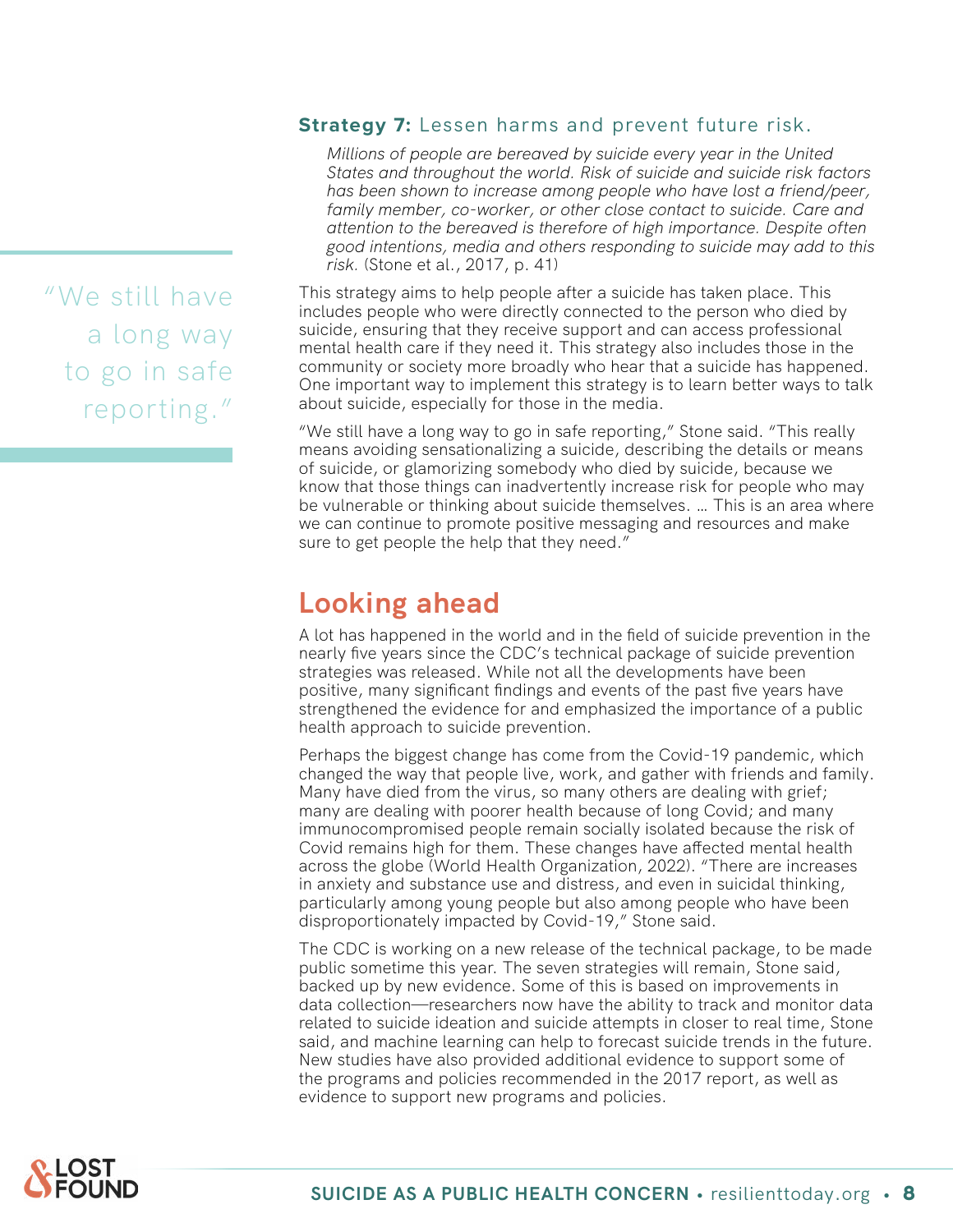Stone is also looking forward to the way that the development and promotion of a three-digit number (988) for the National Suicide Prevention Lifeline will increase support for people with suicidal thoughts. That number will go live in July.

"We have a long way to go, but we're certainly making great strides to help individuals and communities reduce this incredible burden of suicide," Stone said.

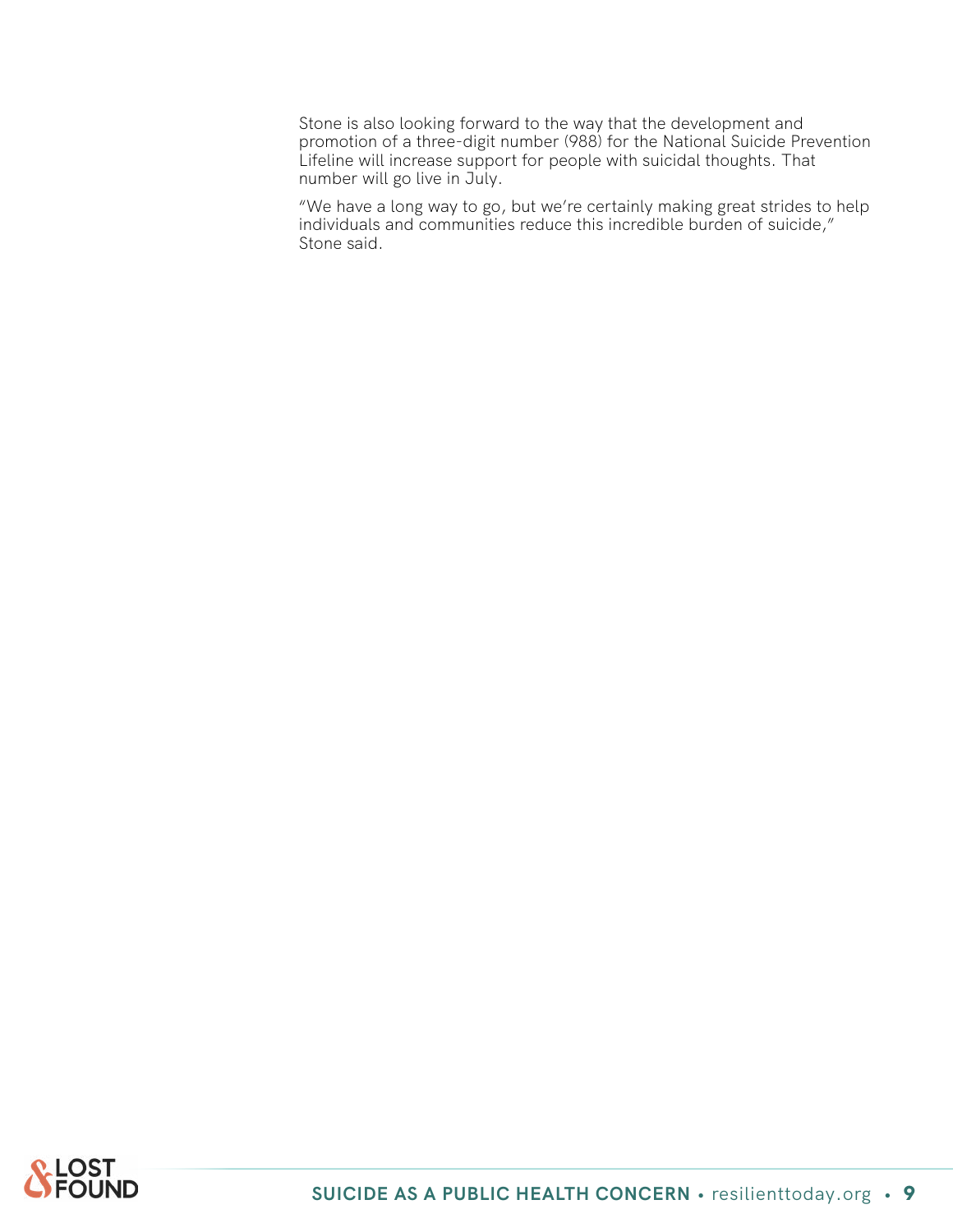### **References**

- Brunier, A. D. (2022, March 2). *Covid-19 pandemic triggers 25% increase in prevalance of anxiety and depression worldwide.* Retrieved from World Health Organization website: https://www.who.int/news/ item/02-03-2022-covid-19-pandemic-triggers-25-increase-in-prevalence-of-anxiety-and-depression-worldwide
- Morris, L. (2011). History of the Suicide Prevention Center. *Los Angeles Suicide Prevention Summit*, (pp. 5-6). Los Angeles, CA. Retrieved from http://file.lacounty.gov/SDSInter/dmh/166651\_HistoryoftheSuicide-PreventionCenter.pdf
- Office of the Surgeon General. (2012). *Appendix C: Brief History of Suicide Prevention in the United States. 2020 National Strategy for Suicide Prevention: Goals and Objectives for Action.* Washington, DC: Office of the Surgeon General (US); National Action Alliance for Suicide Prevention (US). Retrieved from https://www.ncbi.nlm.nih.gov/ books/NBK109918/
- Stone, D. (2022, January 27). Interview with Dr. Deb Stone. (H. Marttila-Losure, Interviewer)
- Stone, D.M., Holland, K.M., Bartholow, B., Crosby, A.E., Davis, S., and Wilkins, N. (2017). *Preventing Suicide: A Technical Package of Policies, Programs, and Practices.* Atlanta, GA: National Center for Injury Prevention and Control, Centers for Disease Control and Prevention. Retrieved from https://www.cdc.gov/violenceprevention/ pdf/suicideTechnicalPackage.pdf
- U.S. Public Health Service. (1999). *The Surgeon General's Call to Action to Prevent Suicide.* Washington, DC. Retrieved from https://sprc.org/ sites/default/files/migrate/library/surgeoncall.pdf
- U.S. Public Health Service. (2001). *National Strategy for Suicide Prevention: Goals and Objectives for Action.* Rockville, MD: U.S. Department of Health and Human Services. Retrieved from https://redmondschools.org/wp-content/uploads/2021/08/National\_Strategy\_for\_ Suicide\_P.pdf
- World Health Organization. (2022). *Mental Health and COVID-19: Early evidence of the pandemic's impact.* Scientific brief. Retrieved from World Health Organization website: https://www.who.int/publications/i/item/WHO-2019-nCoV-Sci\_Brief-Mental\_health-2022.1